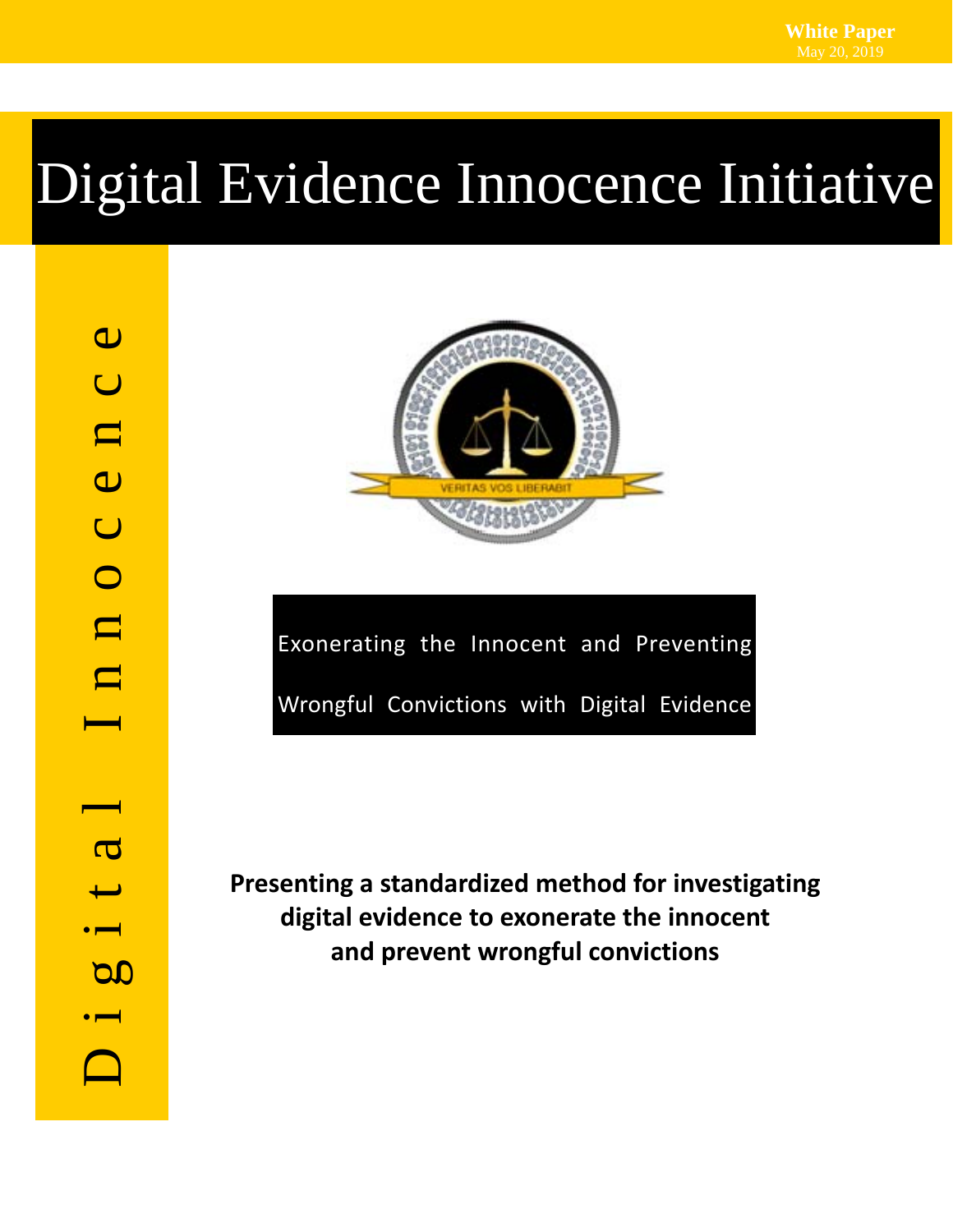| <b>Introduction</b>                                     | $\overline{\mathbf{3}}$ |
|---------------------------------------------------------|-------------------------|
| <b>Digital Evidence Innocence Initiative</b>            | $\overline{\mathbf{3}}$ |
| <b>Parity for Public Defenders</b>                      | $\overline{4}$          |
| <b>Independence for Indigent Defense</b>                | 4                       |
| <b>Providing Effective Representation</b>               | 4                       |
| <b>Evaluating Digital Evidence From Law Enforcement</b> | 5                       |
| <b>Dealing with Digital Discovery</b>                   | 5                       |
| <b>Nature &amp; Behavior of Digital Evidence</b>        | 6                       |
| <b>Need for Early Case Assessment</b>                   | 6                       |
| <b>Need for Standardized Training</b>                   | $6\phantom{1}6$         |
| <b>Continuing Education</b>                             | 6                       |
| <b>Digital Case Assessment Method (DECAM)</b>           | $\overline{7}$          |
| <b>DECAM Impact</b>                                     | $\overline{7}$          |
| <b>The ABC's of DECAM</b>                               | 8                       |
| <b>Professional Standards</b>                           | 8                       |
| <b>Standards and Best Practices for Collection</b>      | 8                       |
| Digital Evidence - A Forensic Science Discipline        | 8                       |
| <b>Leveraging the Knowledge of Experts</b>              | 9                       |
| <b>Legal Challenges</b>                                 | 9                       |
| <b>Hash Values</b>                                      | 9                       |
| <b>Conclusion</b>                                       | 10                      |
| <b>About The Digital Evidence Innocence Initiative</b>  | 11                      |
| <b>Contact</b>                                          | 12                      |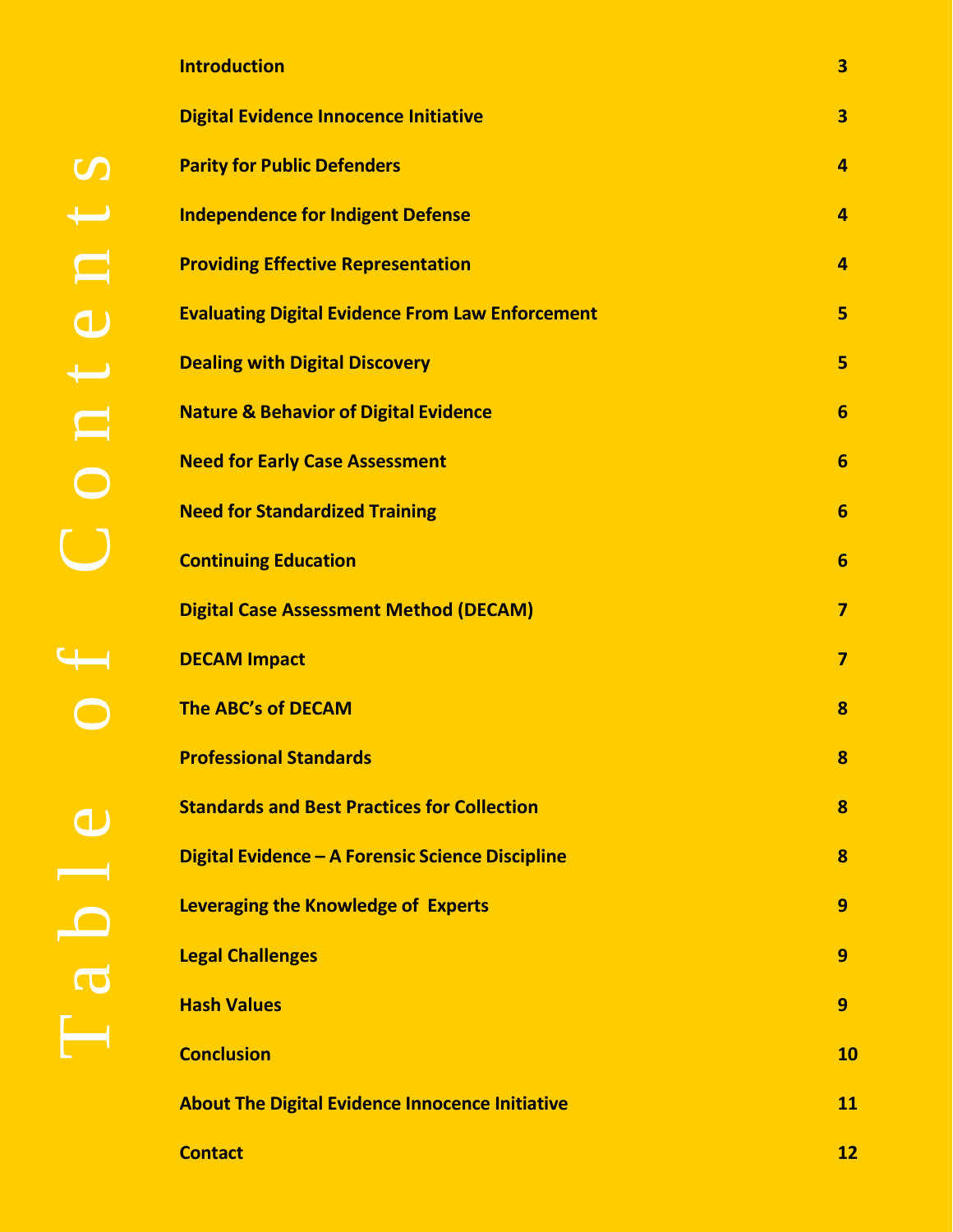

#### **Introduction**

This paper highlights the need for a standardized method of investigating digital evidence in post-conviction reviews, as well as, the requirement that this method be applied to pre-trial cases to prevent wrongful convictions from occurring. We will outline the most up‐to‐date standardized process model for investigating digital evidence, in both pre‐trial and post‐conviction review cases and present a practical methodology for its application.

In post-conviction cases, using the latest digital forensic knowledge or technology can be substantially more probative. Likewise in pre‐trial situations, following a standardized process will ensure reliability and effective representation that can reduce pre‐trial incarcerations and prevent future wrongful convictions. By way of comparison, earlier advances in the field of DNA science left the defense community with the onerous task of playing catch-up with understanding this evidence and gaining meaningful access to testing its reliability. As the use of scientific evidence in litigation increased, the case law also evolved until the Supreme Court established the *Daubert* standard for determining the reliability and accuracy of scientific evidence. In conjunction with the *Daubert* decision, professional standards and training requirements emerged to adjust for this phenomenon. But not withstanding this evolution, wrongful convictions continued to occur that are only now being identified and addressed.

#### **Digital Innocence**

The Digital Evidence [Innocence](www.digitalinnocence.com) Initiative (DEII) is the first and only organization in the nation dedicated to exonerating the innocent and preventing future wrongful convictions in cases that involve digital evidence. Combined efforts from the criminal defense and digital forensic community bridge the gap as to the training, collection, and analysis of digital evidence. By sharing knowledge and creating a standardized assessment method, we have identified several areas where the latest forensic technology can reveal new digital evidence. For example, unlocking a previously inaccessible cell phone can produce new evidence. New forensic methods and techniques can also produce previously undiscovered digital evidence. The adoption of a standardized assessment method to re‐examine old cases has uncovered new digital evidence. These same standardized methods are now being proactively applied to pre‐trial matters to prevent wrongful convictions and to reduce pretrial incarceration.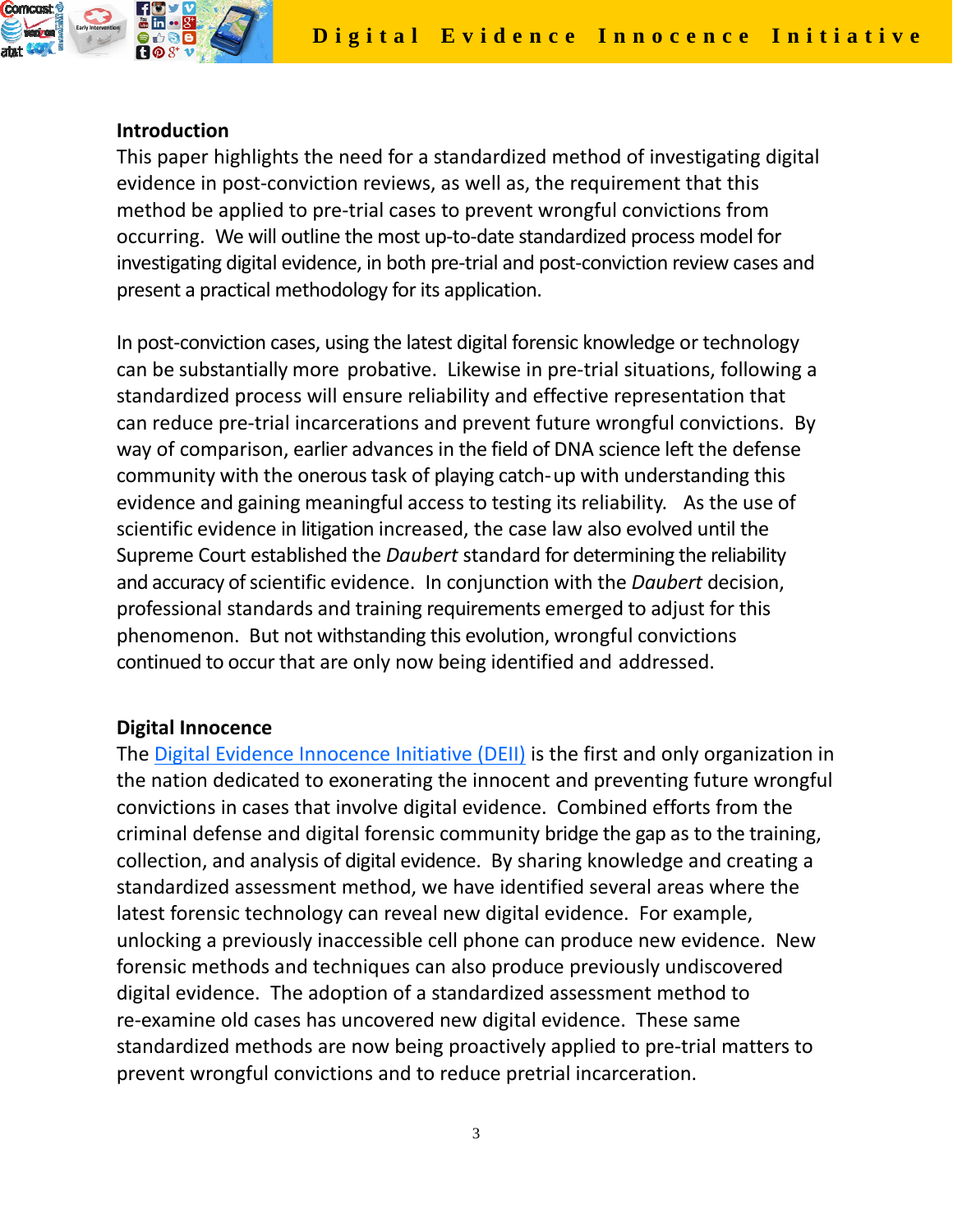**Digital Evidence Innocence Initiative** 

#### **Parity for Public Defenders**

I.R.I.S. LLC www.irisinvestigations.com(860) 522‐0001

> The majority of defendants facing criminal charges are indigent. When the force of local, state, or federal law enforcement is levied against an indigent defendant, it becomes the state or federal government's responsibility to provide each individual with court-appointed representation. A vigorous and independent indigent defense system, funded and resourced in parity with the prosecution, promotes fairness, equal access and reduces the risk of wrongful convictions. The majority of digital forensic examinations are conducted by state or federal labs, and since law enforcement agencies are considered first responders, a significant and disproportionate amount of training and resources is made available to prosecutors and law enforcement personnel compared to what is available to public defenders and its investigators.

> Public defenders are also disadvantaged in managing digital evidence because of rapid changes and proliferation of digital devices, budgetary limitations, and lack of equal access to matching training and technology. The defense may be behind because of a lack of early involvement to preserve time‐sensitive digital evidence, or they do not have independent forensic resources to analyze the data. The IACP Law Enforcement Cyber Center describes the lack of parity for the defense in their article [Understanding](http://www.iacpcybercenter.org/investigators/digital-evidence/understanding-digital-evidence/) Digital Evidence.

> > *An independent, indigent defense system resourced in parity with the prosecution will reduce the risk of wrongful convictions.*

#### **Independence for Indigent Defense**

Sadly, the criminal justice system has created an infrastructure, whether unintended or not, that does not promote the principals of an independent defense system. The vast majority of state crime labs are under the umbrella of the state police system, and there is an imbalance in the training, access and resources that is provided to prosecutors compared to defense counsel.

#### **Providing Effective Representation**

As the use of DNA evidence in criminal prosecutionsincreased, the need arose to develop standards, access, and training to defense counsel in order to provide effective representation to clients. In today's criminal prosecutions, with the amount and frequency in which digital evidence is generated and used, there is a real need to create standards that the defense counsel must follow to provide what is considered effective representation. The DNA model should be applied to digital evidence and followed accordingly as a parallel course.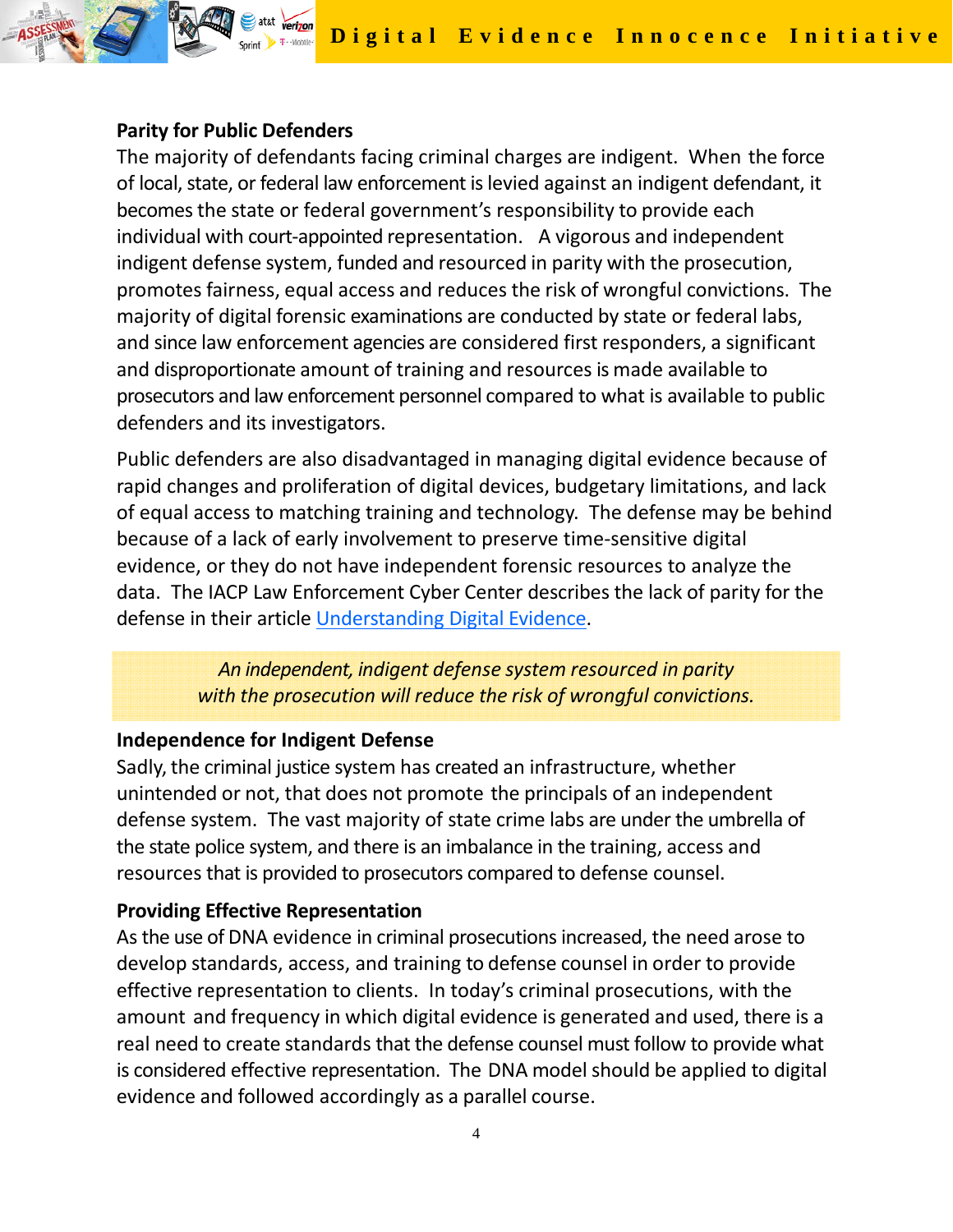The defense team must have the knowledge, training and resources equal to that of law enforcement. Investigators and attorneys must evaluate the potential damaging evidence collected by police investigators and conduct an independent and vigorous investigation and assessment of the digital evidence.

*There is a real need to create standards that the defense counsel must follow to provide what is considered effective representation.*

#### **Evaluating Digital Evidence From Law Enforcement**

Investigators or first responders with limited background and training who rely only on the forensic software for the analysis might not fully understand their findings. These examiners can be challenged on their experience in court because they often draw inaccurate conclusions from their analysis. For that reason, it is important to verify the expert's credentials as an examiner. Also, it is always recommended to consult with your own expert to review the State's evidence to find problems with the State examiner's conclusions.

#### **Dealing with Digital Discovery**

I.R.I.S. LLC www.irisinvestigations.com(860) 522‐0001

> Currently, there are no comprehensive electronic discovery rules separate and apart from general discovery requirements in criminal cases. Some legal scholars suggest the existing civil rules in many jurisdictions as they relate to e‐discovery as appropriate models to follow in criminal cases, but these civil rules are also not uniformly adopted. Accordingly, discovery rules in both civil and criminal matters need to be updated and/or rewritten to reflect the prevalence of ordinary digital evidence in the majority of cases. In jurisdictions where discovery production is not an issue, the large amounts of digital data that gets dumped on the defense often becomes overwhelming. Not only can the digital evidence correspond to thousands of documents with correlating metadata, making the data set extremely large, it can also be in multiple different formats, requiring the defense team to have the resources and expertise to access the data.

For digital evidence discovery purposes, the defense must know to request and receive a copy of the native forensic evidence file. Printouts or PDFs of the relevant material should not be accepted and are incomplete. Native files will allow access to metadata. This information is not available if you simply accept printed or edited files. Consider due process or *Brady* arguments for cases in which native files might provide exculpatory evidence or information.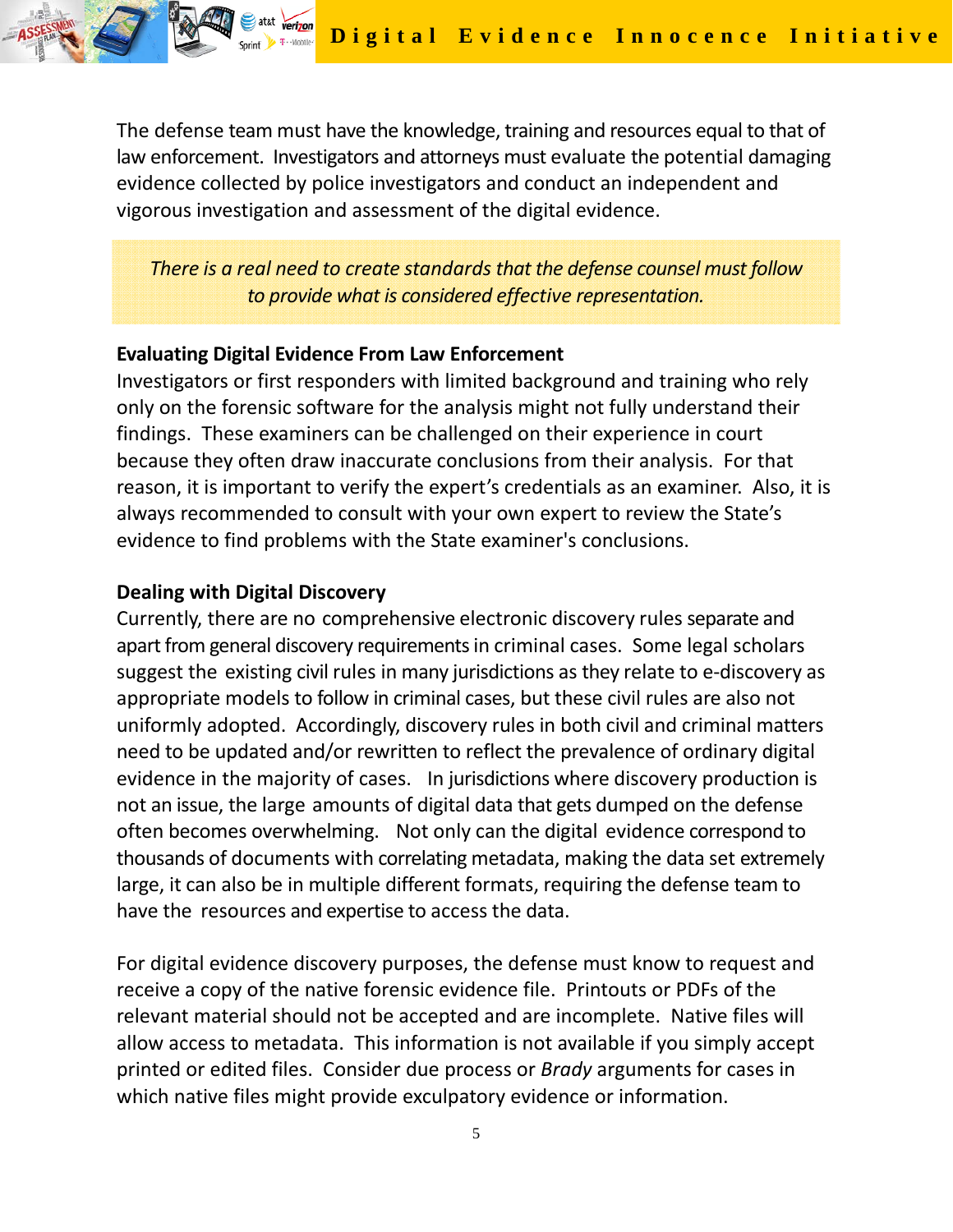

### **Nature & Behavior of Digital Evidence**

One of the most critical and important things a defense attorney and/or investigator should know about digital evidence is its extreme time‐sensitive nature. Furthermore, this evidence is often inherently fragile, as it may be easily altered, tampered with, or destroyed through improper handling or examination. Therefore, providing effective representation in cases with digital evidence requires the initial assessment of the evidence to be conducted as soon as possible.

### **Need for Early Case Assessment**

Due to the time‐sensitive nature of digital evidence, the need for early case assessment goes beyond just having parity in training and resources. Effectiveness of a client requires early involvement by competent advocates to identify, preserve and collect time‐sensitive digital evidence for later analysis and reporting.

> *Equal access to qualified defense experts will reduce the risk of prejudice to defendants.*

### **Need for a Standardized Training**

Digital evidence requires comprehensive knowledge and experience to review all of the material, locate the items of interest, and finally digest and understand the value of the digital data. Even with balanced reciprocal discovery rules, there needs to be parity in ongoing standardized training and available resources for the defense. This should include equal access to qualified experts, to reduce the risk of prejudice to defendants.

# **Continuing Education**

Advancements in technology and emerging case law associated with this type of evidence changes all the time. The defense community needs equal access to continuing education to acquire the latest working knowledge of digital evidence and its use in criminal cases.

The proposition that defense attorneys need to keep up with the latest technologies to provide effective representation to their clients is certainly not novel, but until recently, no satisfactory concepts have been suggested to help guide the defense community on how to achieve this balance when it comes to digital evidence.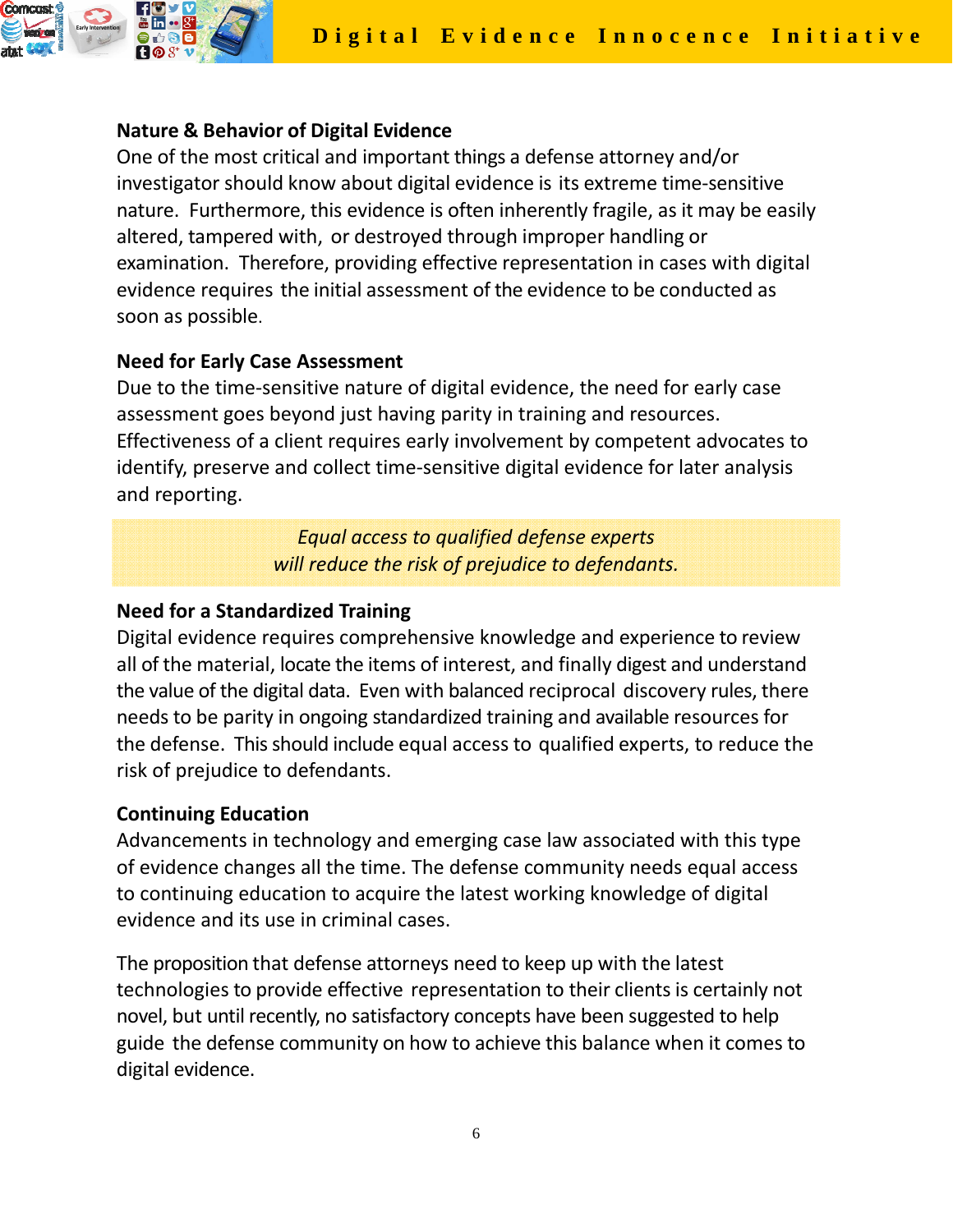

# **Digital Case Assessment Method (DECAM)**

**DECAM** is the first standardized assessment method developed with the combined knowledge and experience of criminal defense investigators and digital forensic experts. This methodology was created specifically for the criminal defense community to proactively investigate cases involving digital evidence using the latest technology, in accordance with the best practices. *Read the [DECAM](http://www.irisinvestigations.com/wp-content/uploads/2019/05/DECAM_White_Paper_05-20-2019.pdf) White Paper*

> *The first standardized Digital Evidence Case Assessment Method for the Criminal Defense Community.*

**DECAM** promotes a uniformed application of national standards for the assessment, collection and use of digital evidence, updated to today's technology to ensure consistency in quality, efficiency, and effectiveness in accordance with the Principles of a Public Defense Delivery System.

**DECAM** provides a comprehensive framework consisting of workflow guides, printable check lists, forms, templates, requests, motions, evidence receipts and logs, the latest cellular provider retention schedule, internet and social media subpoena guides, as well as other critical resources.

Originally, **DECAM** was developed as a proactive way to reliably investigate digital evidence meant to reduce pre‐trial incarceration and prevent future wrongful convictions. However, after recognizing the need to apply this method to postconviction review in cases where digital evidence was a critical factor, it became the genesis for the **Digital Evidence Innocence Initiative.**

#### **DECAM Impact**

- To provide a meaningful standardized method for post-conviction review regarding cases involving digital evidence.
- ∙ Provide a uniformed standard for assessment and collection of digital evidence to prevent spoliation.
- ∙ To provide comprehensive uniformed training, including assessment, collection, and preservation in accordance with the prevailing stan‐ dards for public defenders and the defense community.
- ∙ To provide meaningful access to independent digital forensic resources, training and guidance for public defenders and the defense community.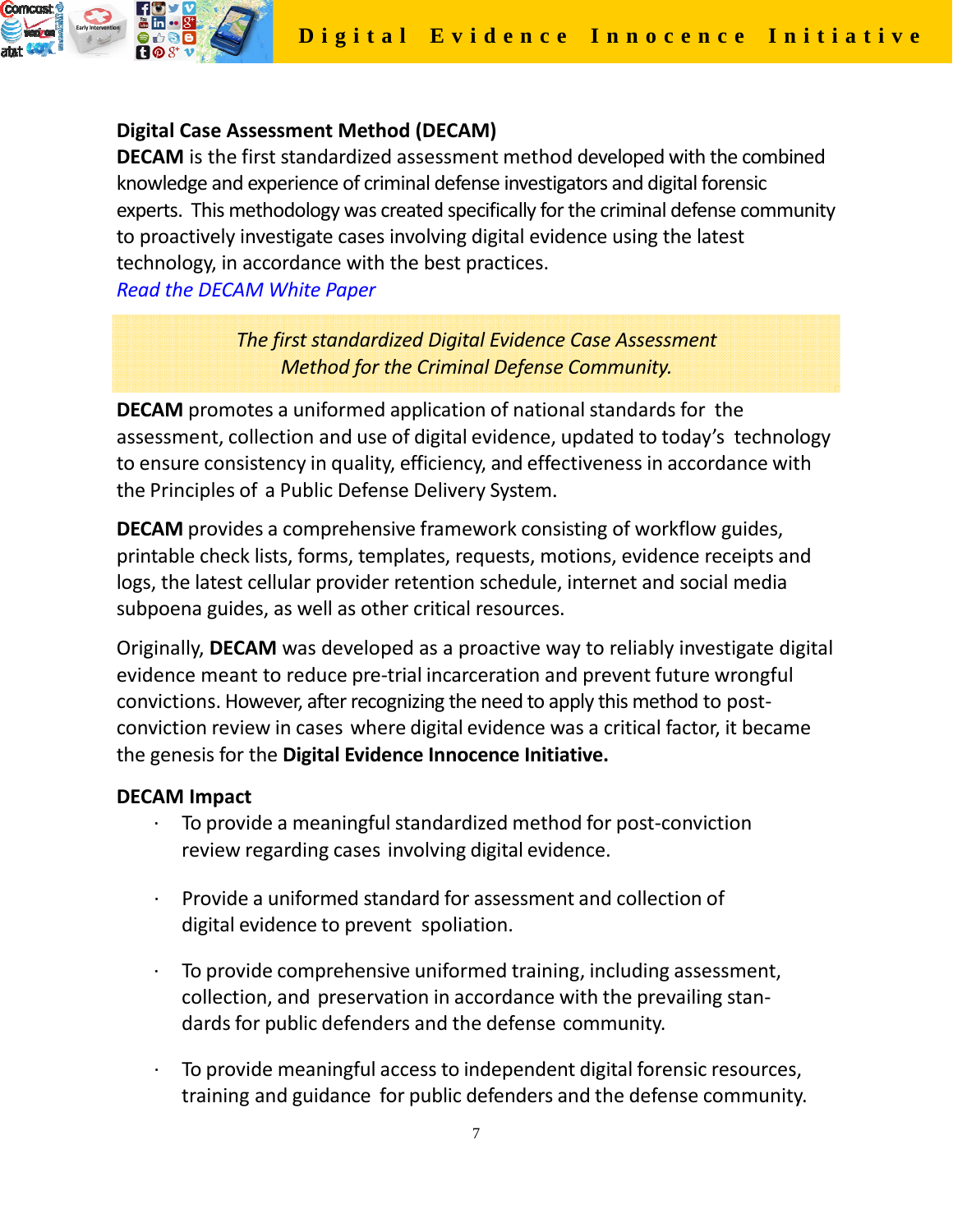

# **The ABC's of DECAM**

A proactive and repeatable approach to manage all the different types of digital evidence ensures effectiveness and reliability. The **ABC** method of *assess, baseline* and *collect* guides the investigator through this process. The assessment component provides worksheets and flowcharts to identify, locate ,and triage the most time‐sensitive data and prevent spoliation. The baseline aspect provides worksheets that capture a reliable record of the basic information needed to access the devices or other sources. The collection section provides investigators with the framework to combine the information gathered during assessment with the best practices to ensure as much of the digital evidence is collected and is in accordance with the standards.

*Overcome time‐sensitive digital evidence with early case assessment.*

# **Professional Standards**

Following an established uniform procedure for managing digital evidence improves the quality and consistency of delivering an effective public defense system. It would also allow reliable, repeatable and accurate guidance to defense counsel as they make key decisions in the most efficient and cost‐effective manner without sacrificing quality representation.

# **Standards and Best Practices For Collection**

The collection and examination of digital evidence should be conducted in accordance with the best practices and a quality management system. The prevailing governing standards and best practices are set forth by The Scientific Working Group of Digital Evidence (SWGDE) and The National Institute of Justice (NIJ). These guides establish recommendations for how investigators should handle digital evidence.

# **Digital Evidence – A Forensic Science Discipline**

Similar to other recognized forensic techniques, the scientific community has developed standards and implemented quality management systems for the proper methods of collection and storage of digital evidence. The prevailing quality system standards are set forth by the International Organization for Stan‐ dardization (ISO) and the International Electrotechnical Commission (IEC). The current standard for the collection and preservation of digital evidence is ISO/IEC 27037.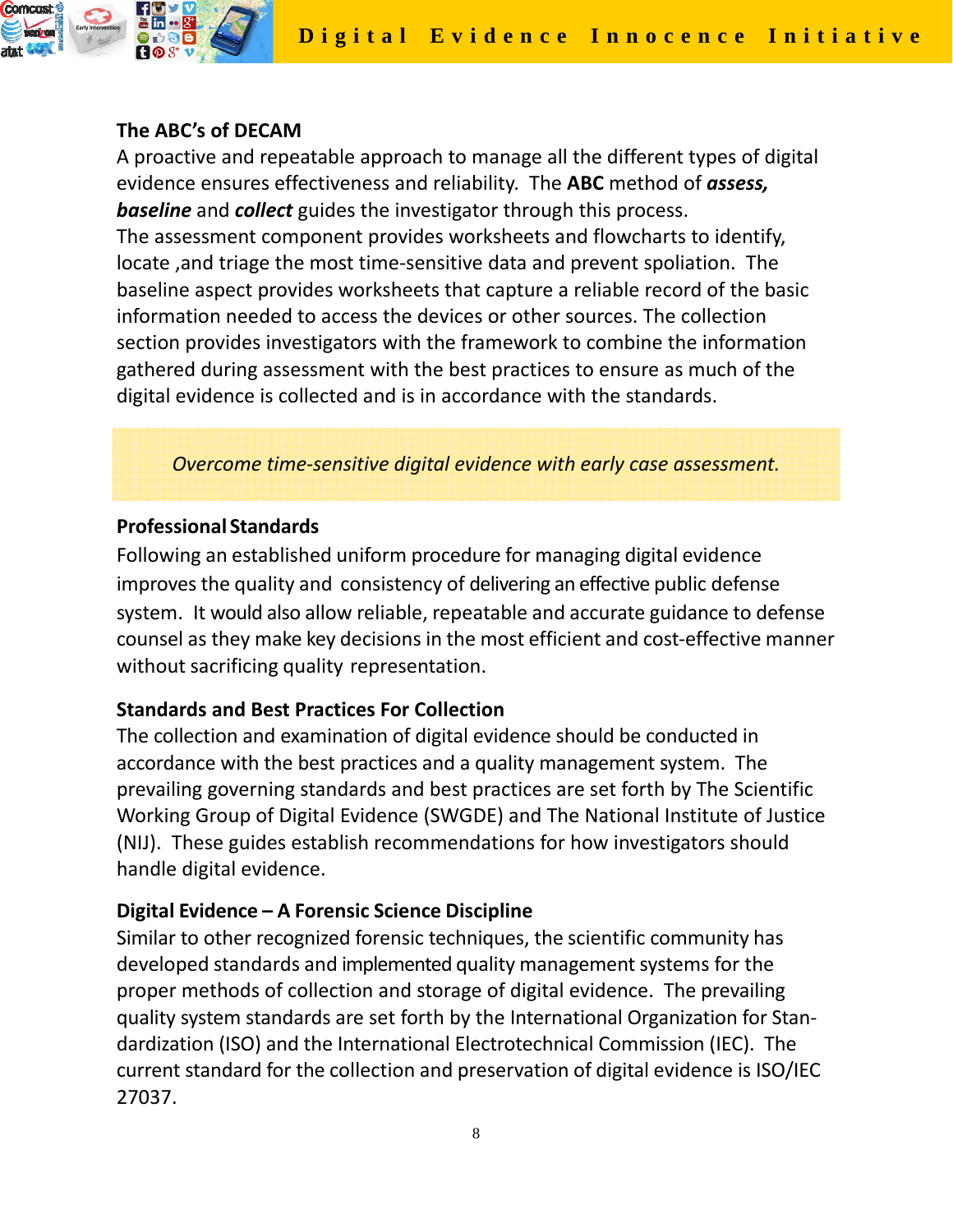

### **Leveraging the Knowledge of Experts**

While digital forensic experts should be involved as early as possible, their involvement should go beyond examining digital evidence or evaluating evidence collected by law enforcement. Using digital experts at trial can provide technical guidance in cross‐examination of prosecution experts. Experts should also be used to evaluate the state's crime lab's adherence to the ISO Quality System requirements. These standards rely heavily on documentation and allow a greater understanding of what happened with the evidence after it was collected. Bench notes, examiner proficiency reports and quality audit reports are just some of the documents that should be obtained and examined by defense experts. Any knowledge gained will enhance the defense's ability to evaluate how the evidence was handled by laboratory personnel.

### **Legal Challenges to Handling Digital Evidence**

In digital forensics, any interaction with a device can alter its contents, so any part of the process that is not carefully and properly documented can be a point where reasonable doubt is emphasized. Adhering to the best practices process guides the defense in evaluating how the evidence was handled.

#### **Legal Challenges to Collection**

Whichever forensic method is used, the examiner must document every step of the process in preparation for possible legal challenges. If documentation is missing, cross‐examination can reveal flaws in the process. The expert should be able to confirm that the forensic equipment that was used was properly functioning and that the software they use has been validated. Also, ask the examiner for verification that the target media contained no information before the forensic copy or forensic evidence file was placed onto the target media. If this documentation does not exist, the examiner cannot be certain that the suspect material came from the defendant's device.

#### **Using Hash Values to Verify Digital Evidence**

In computer forensics, hashing is a way to represent a piece of digital evidence with a unique number generated from an algorithm of the contents of the file(s) or the entire device memory. The hash value is like a DNA profile for the whole drive, and it can be used to ensure that no data was altered during the course of the forensic acquisition or analysis.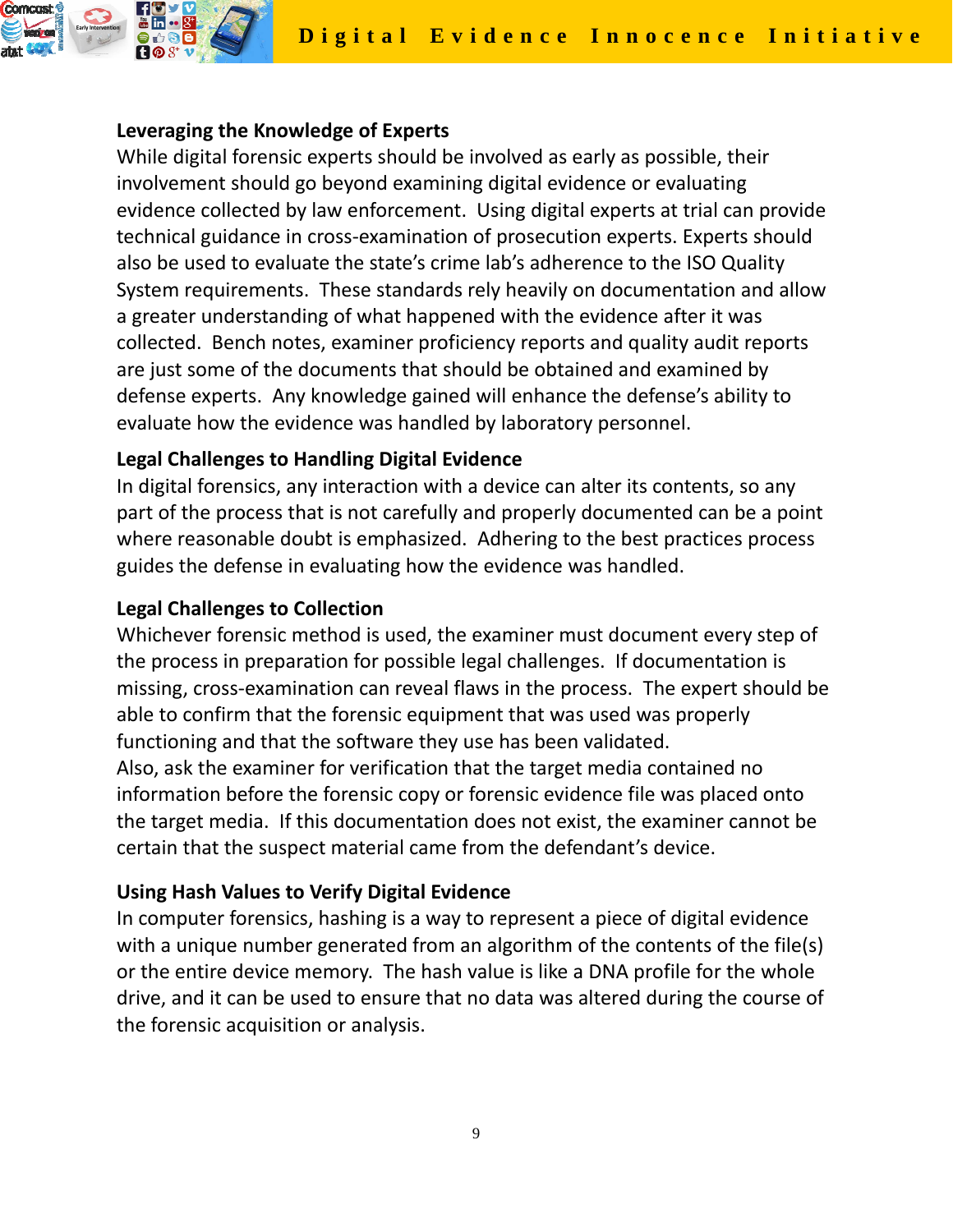

#### **Conclusion**

As technology continues to advance, more data can be accessed that may not have been previously available. Some digital evidence can be found long after it was created, such as Google timeline, while some devices that were unable to be accessed can now be examined. Applying the latest standardized case assessment method helps find more evidence. Applying the latest technology to examine the evidence can lead to the discovery of new digital evidence that can be used to overturn wrongful convictions.

Digital evidence is part of many criminal defense cases and will continue to evolve with advances in technology. Currently, with regards to digital evidence a significant disparity is evident between the resources available to law enforcement and that which is available to public defenders. As a result, criminal defense investigators and attorneys must find a meaningful way to achieve parity and have access to the same training and independent experts to be effective.

Standards and best practices, along with quality system requirements, exist and are available for the collection and use of digital evidence. Using these standards can ensure the reliability of digital evidence collected by the defense as well as the ability to evaluate and challenge digital evidence presented by law enforcement. Practical application of a standardized repeatable method will ensure reliability. The Digital Evidence Case Assessment Method combined with a proactive approach will enable preservation of time‐sensitive digital evidence that can reduce pre‐trial incarcerations and prevent future wrongful convictions in the first place.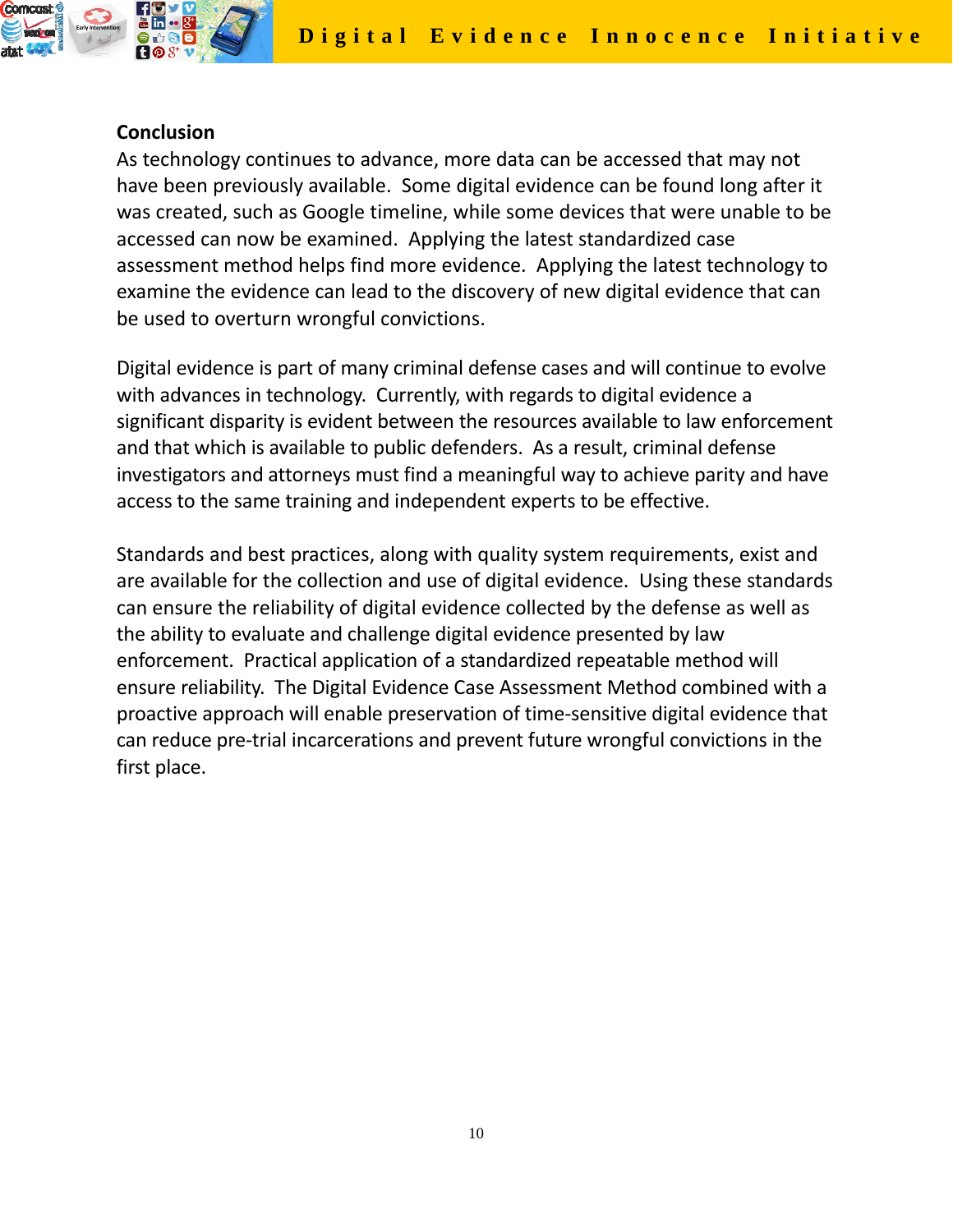

### **About Digital Innocence**

The **Digital Evidence Innocence Initiative (DEII)** was launched in 2019 and is based in Connecticut. **DEII** is an independent organization, founded by a criminal defense investigator, criminal defense attorney, and a certified digital forensic examiner. Initially, the focus was to apply new technology for post‐conviction review in cases where the digital evidence was a deciding factor. The initiative evolved to also provide expert forensic services and training for the defense community, and to advance a uniformed national standard for preventing wrongful convictions in cases involving digital evidence.

### **Founder/Director‐ Michael Udvardy**

The **Digital Evidence Innocence Initiative** was developed in 2018 by [Mike](https://www.linkedin.com/in/mike-udvardy-a245b48b/) [Udvardy,](https://www.linkedin.com/in/mike-udvardy-a245b48b/) a Board Certified Criminal Defense Investigator, creator of the Digital Evidence Case Assessment Method‐**DECAM** and owner of IRIS LLC, a Connecticut based criminal defense investigative firm.

### **Co‐Founder ‐ James Oulundsen**

Jim [Oulundsen](https://www.linkedin.com/in/jim-oulundsen-259844b7/) is a cross-trained, criminal defense investigator, Encase and Cellebrite Certified digital forensic expert, and Laboratory Manager at *e***Lab Digital Forensics. <b>***e***Lab** is an independent laboratory providing certified digital forensic services exclusively to public defender organizations and Innocence Pro‐ jects. Our experts provide the widest range of digital forensic services achieving parity with state crime lab capabilities.

# **Co‐Founder ‐ William Paetzold, Esq**.

Bill [Paetzold](https://www.linkedin.com/in/william-paetzold-32895447/) is a partner and co-founder of Moriarty, Paetzold & Sherwood and was admitted to the Connecticut and Federal Bar in 1990. He began his career as a Public Defender and worked as a criminalist at the Connecticut State forensic crime Lab. Bill specializes in criminal defense cases in state and federal court involving digital evidence. Bill provides strategic legal consultation to the defense community regarding the effective use of digital evidence in pre‐trial cases and post‐conviction review.

#### **Curriculum Development**

*The world is a better place thanks to people who want to help others. Thank you to Chief Investigator Ellen Knight of the Connecticut Division of Public Defender Services for assisting in development of this curriculum and the inspiration for this initiative.*